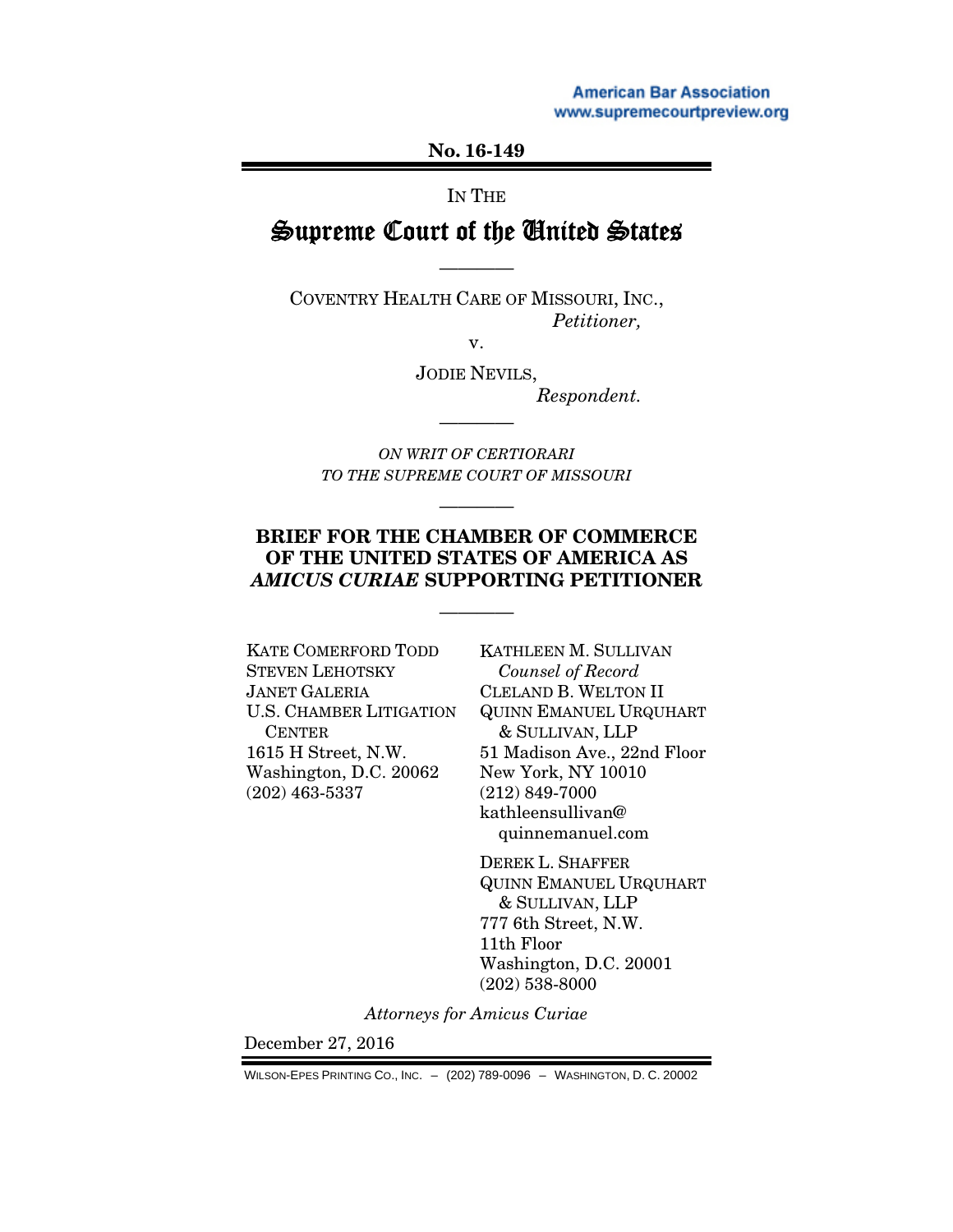## TABLE OF CONTENTS

## Page

| INTRODUCTION AND SUMMARY OF                                                                              |
|----------------------------------------------------------------------------------------------------------|
|                                                                                                          |
| WHERE CONGRESS EXPRESSLY<br>L<br>STATES ITS INTENTION TO<br>PREEMPT STATE LAW, NO<br>PRESUMPTION AGAINST |
|                                                                                                          |
| FEHBA PREEMPTS STATE ANTI-<br>$\Pi$ .<br>SUBROGATION LAWS13                                              |
|                                                                                                          |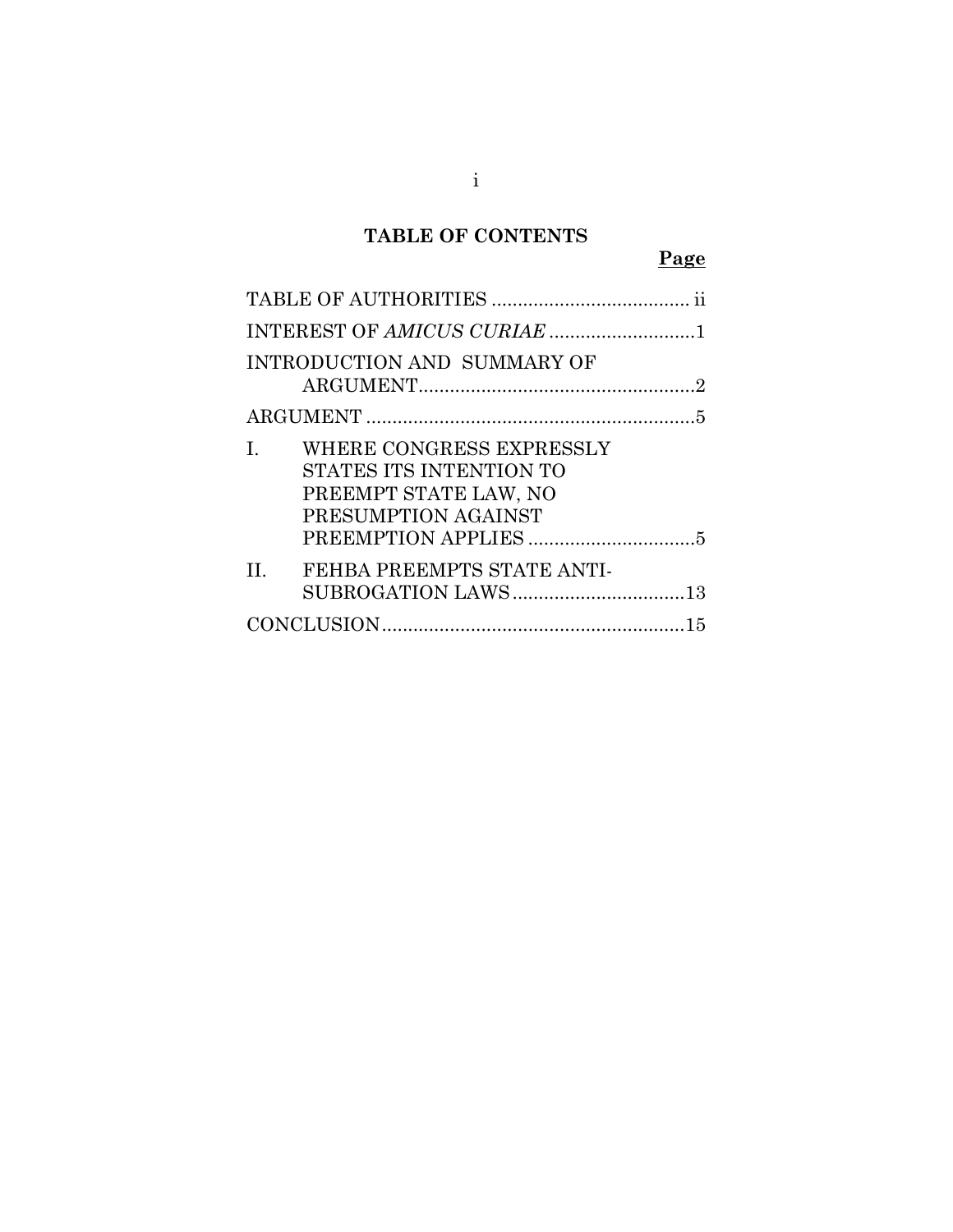## TABLE OF AUTHORITIES

## Page

## Cases

| AT&T Mobility LLC v. Concepcion,                 |
|--------------------------------------------------|
| Altria Group, Inc. v. Good,                      |
| Bell v. Blue Cross & Blue Shield of Oklahoma,    |
| Bruesewitz v. Wyeth LLC,                         |
| Chamber of Commerce v. Whiting,                  |
| Cipollone v. Liggett Grp., Inc.,                 |
| Coventry Heath Care of Missouri, Inc. v. Nevils, |
| Cuomo v. Clearing House Association, L.L.C.,     |
| Dan's City Used Cars, Inc. v. Pelkey,            |
| Empire Healthchoice Assurance, Inc. v. McVeigh,  |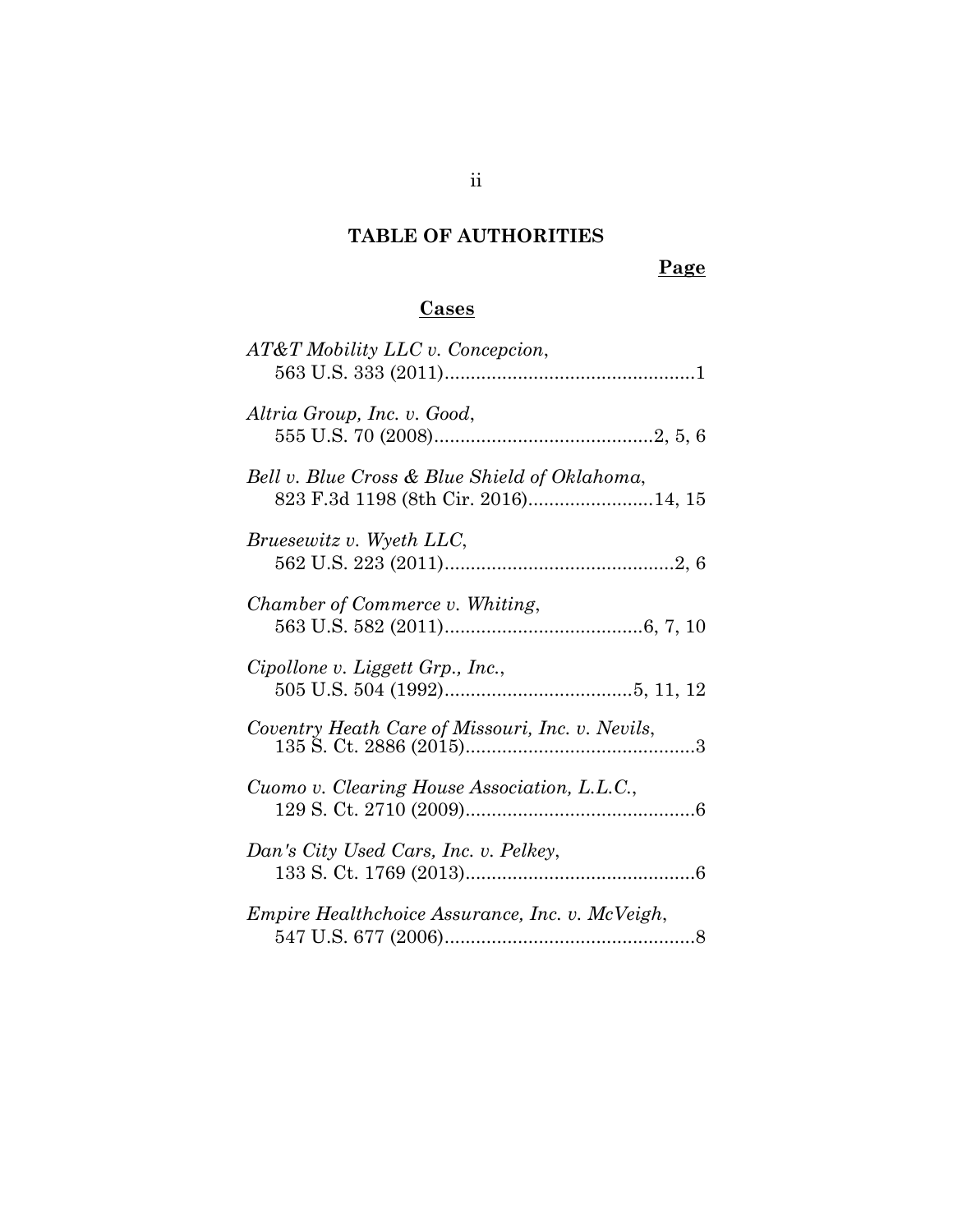| Gade v. Nat'l Solid Wastes Mgmt. Ass'n,                                           |
|-----------------------------------------------------------------------------------|
| Geier v. Am. Honda Motor Co.,                                                     |
| Gobeille v. Liberty Mut. Ins. Co.,                                                |
| Helfrich v. Blue Cross & Blue Shield Ass'n,<br>804 F.3d 1090 (10th Cir. 2015)14   |
| Medtronic, Inc. v. Lohr,                                                          |
| Nat'l Meat Ass'n v. Harris,                                                       |
| N.Y. State Conference of Blue Cross & Blue<br>Shield Plans v. Travelers Ins. Co., |
| PLIVA, Inc. v. Mensing,                                                           |
| Puerto Rico v. Franklin Cal. Tax-Free Trust,                                      |
| Riegel v. Medtronic, Inc.,                                                        |
| United States v. Locke,                                                           |
| West Virginia University Hospitals, Inc. v. Casey,                                |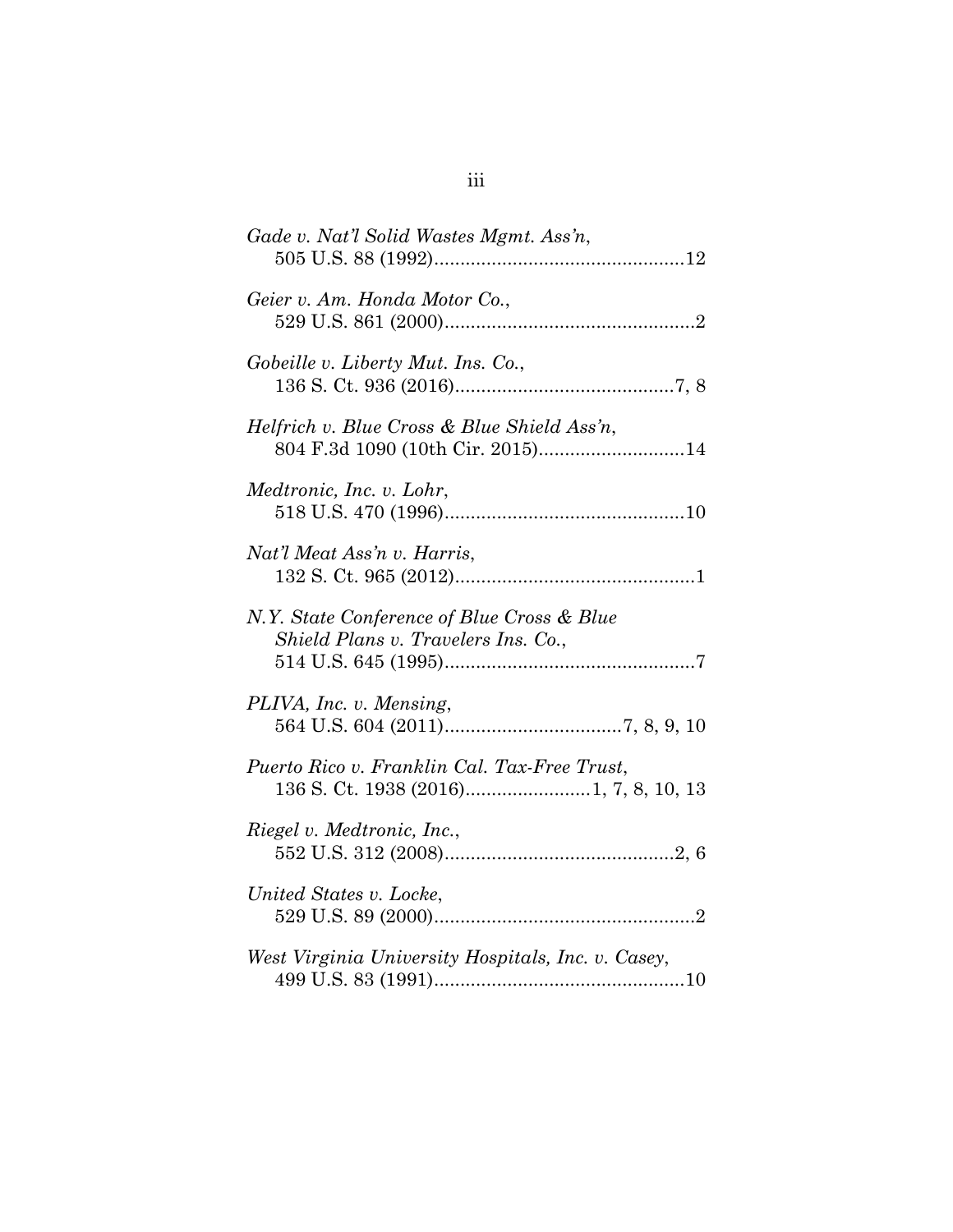| Williamson v. Mazda Motor of America, Inc.,                                                         |
|-----------------------------------------------------------------------------------------------------|
| Wyeth v. Levine,                                                                                    |
| <b>Constitution, Statutes, and Rule</b>                                                             |
|                                                                                                     |
|                                                                                                     |
|                                                                                                     |
|                                                                                                     |
| <b>Other Authorities</b>                                                                            |
| Caleb Nelson, <i>Preemption</i> ,                                                                   |
| David Sloss, Constitutional Remedies for Statu-<br>tory Violations, 89 Iowa L. Rev. 355 (2004)9, 12 |
| Jack Goldsmith, Statutory Foreign Affairs                                                           |
| Marin R. Scordato, Federal Preemption of State<br>Tort Claims, 35 U.C. Davis L. Rev. 1 (2001) 9     |
|                                                                                                     |

iv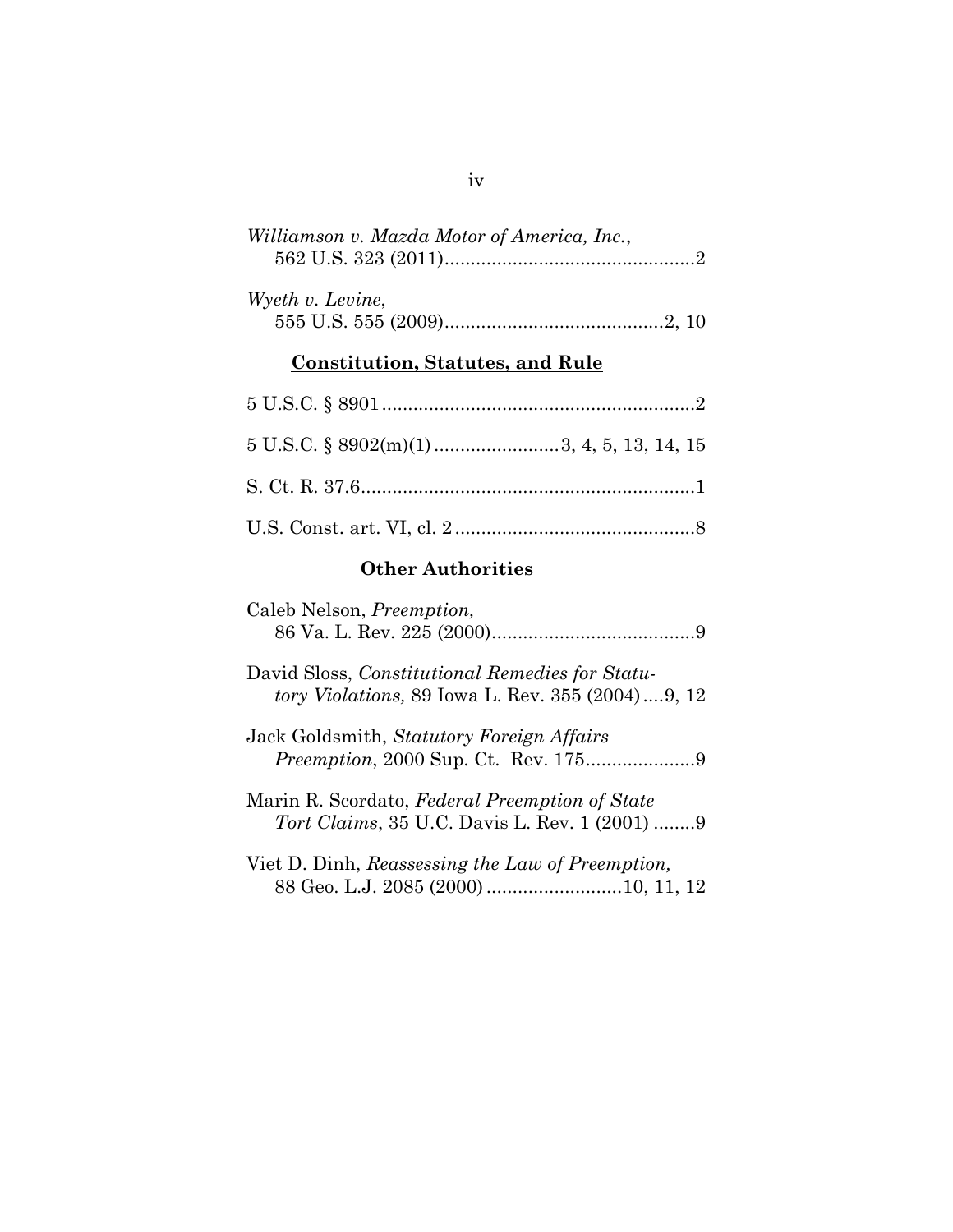#### INTEREST OF AMICUS CURIAE

The Chamber of Commerce of the United States of America is the world's largest business federation. It represents 300,000 direct members and indirectly represents the interests of more than three million companies and professional organizations of every size, in every economic sector, from every region of the country. One important function of the Chamber is to represent the interests of its members in matters before Congress, the executive branch, and the courts. To that end, the Chamber regularly files amicus briefs in cases that raise issues of concern to the nation's business community.<sup>1</sup>

This is such a case. The Chamber's membership includes businesses that are subject in varying degrees to a wide range of federal regulatory schemes that contain provisions expressly preempting state and local laws. As a result, the Chamber is well suited to offer a broader perspective on preemption and keenly interested in ensuring that the regulatory environment in which its members operate is a consistent one. The Chamber has filed amicus briefs in prior preemption cases, including Puerto Rico v. Franklin California Tax-Free Trust, 136 S. Ct. 1938 (2016); National Meat Association v. Harris, 132 S. Ct. 965 (2012); AT&T Mobility LLC v. Concepcion,

 $\overline{a}$ 

<sup>&</sup>lt;sup>1</sup> Pursuant to Rule 37.6, *amicus* affirms that no counsel for a party authored this brief in whole or in part, and that no party, counsel for a party, or any person other than amicus, its members, or its counsel made a monetary contribution intended to fund the preparation or submission of the brief. All parties have consented to the filing of this brief.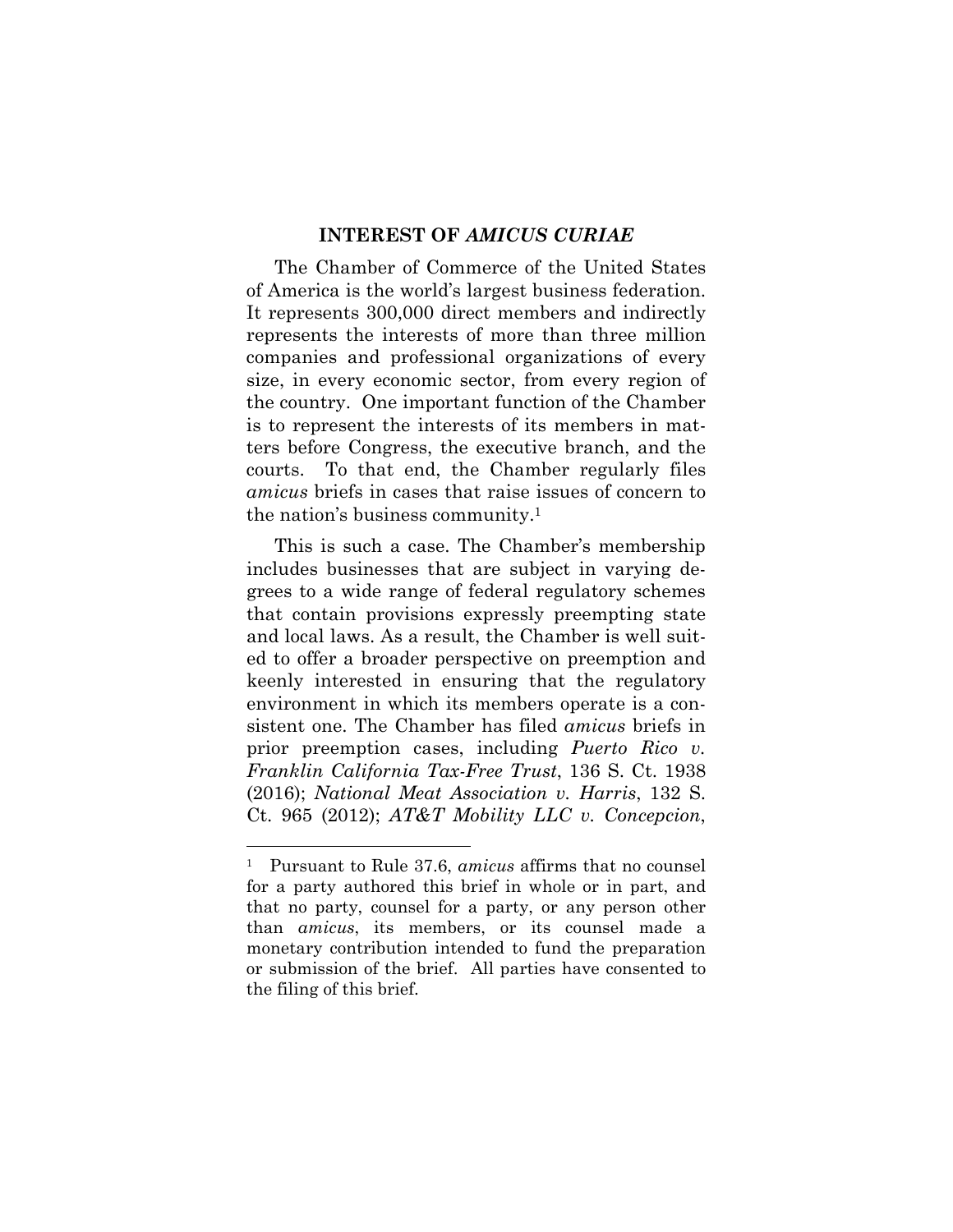563 U.S. 333 (2011), Williamson v. Mazda Motor of America, Inc., 562 U.S. 323 (2011), Bruesewitz v. Wyeth LLC, 562 U.S. 223 (2011), Wyeth v. Levine, 555 U.S. 555 (2009), Altria Group, Inc. v. Good, 555 U.S. 70 (2008), Riegel v. Medtronic, Inc., 552 U.S. 312 (2008), Geier v. American Honda Motor Co., 529 U.S. 861 (2000), and United States v. Locke, 529 U.S. 89 (2000), and is well-situated to address the issues of preemption raised here.

The Chamber has a particular interest in this case, which concerns the "presumption against preemption" that members of this Court have sometimes invoked. By making it more difficult for Congress to enact nationwide regulatory schemes, such a presumption—particularly if applied as strenuously as in the decision below—threatens to breed patchwork legal regimes that would burden the ability of multistate businesses, many of which are members of the Chamber, to operate efficiently and effectively.

### INTRODUCTION AND SUMMARY OF ARGUMENT

This case concerns the preemptive effect of the Federal Employees Health Benefits Act ("FEHBA"), 5 U.S.C. § 8901 et seq., which includes an express preemption provision:

The terms of any contract under this chapter which relate to the nature, provision, or extent of coverage or benefits (including payments with respect to benefits) shall supersede and preempt any State or local law, or any regulation issued thereunder, which relates to health insurance or plans.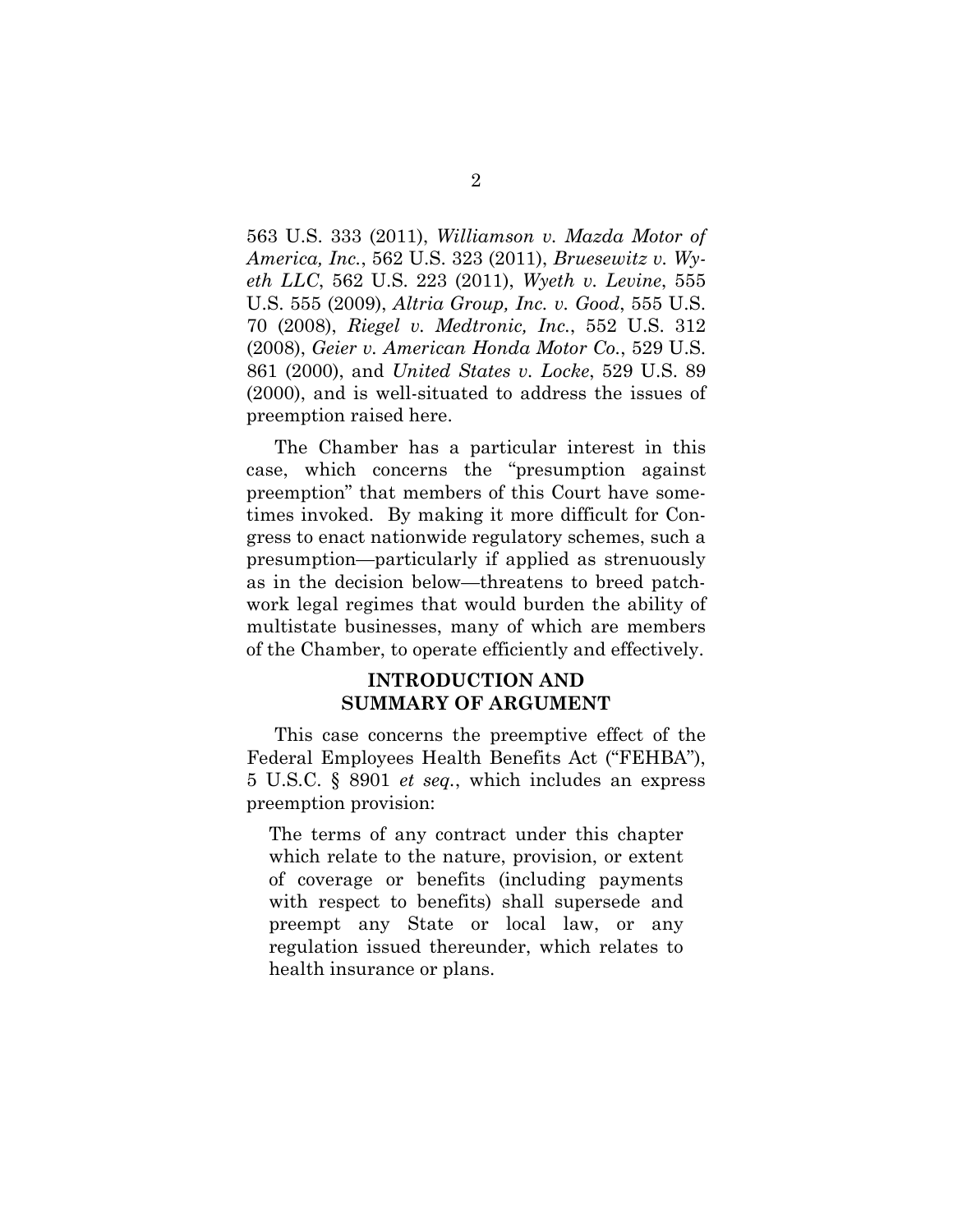#### 5 U.S.C. § 8902(m)(1).

Respondent Jodie Nevils is a federal employee who participates in a federal health insurance plan administered by Coventry pursuant to a contract governed by FEHBA. Pet. App. 45a. After Nevils was injured in a car accident, Coventry paid for his medical expenses pursuant to the FEHBA plan. Id. Nevils obtained a tort settlement from the third party who had caused his injuries, and Coventry sought subrogation or reimbursement out of the settlement proceeds as required under the terms of the FEHBA plan contract. Id.; see id. at 129a-30a.

Nevils paid the subrogation claim, but then filed this putative class action against Coventry, alleging that Coventry's pursuit of subrogation violated Missouri's common-law prohibition against subrogation claims. Id. at 45a. Coventry argued that FEHBA preempted application of that doctrine with respect to a FEHBA contract, but the Missouri Supreme Court twice rejected that defense. The court first held in 2014 that  $\S$  8902(m)(1) is ambiguous as to whether state anti-subrogation rules are preempted because subrogation does not clearly "relate to … coverage or benefits," and that a presumption against preemption required resolving such an ambiguity against Coventry. Id. at 47a-54a. After this Court vacated that judgment and remanded for further consideration in light of a new regulation promulgated by the Office of Personnel Management ("OPM"), 135 S. Ct. 2886 (2015), the Missouri Supreme Court adhered to its prior view of the statute. Pet. App. 2a, 7a, 13a. The Missouri court also declined to defer to OPM's regulatory interpretation of  $\S 8902(m)(1)$ , which codifies the agency's view that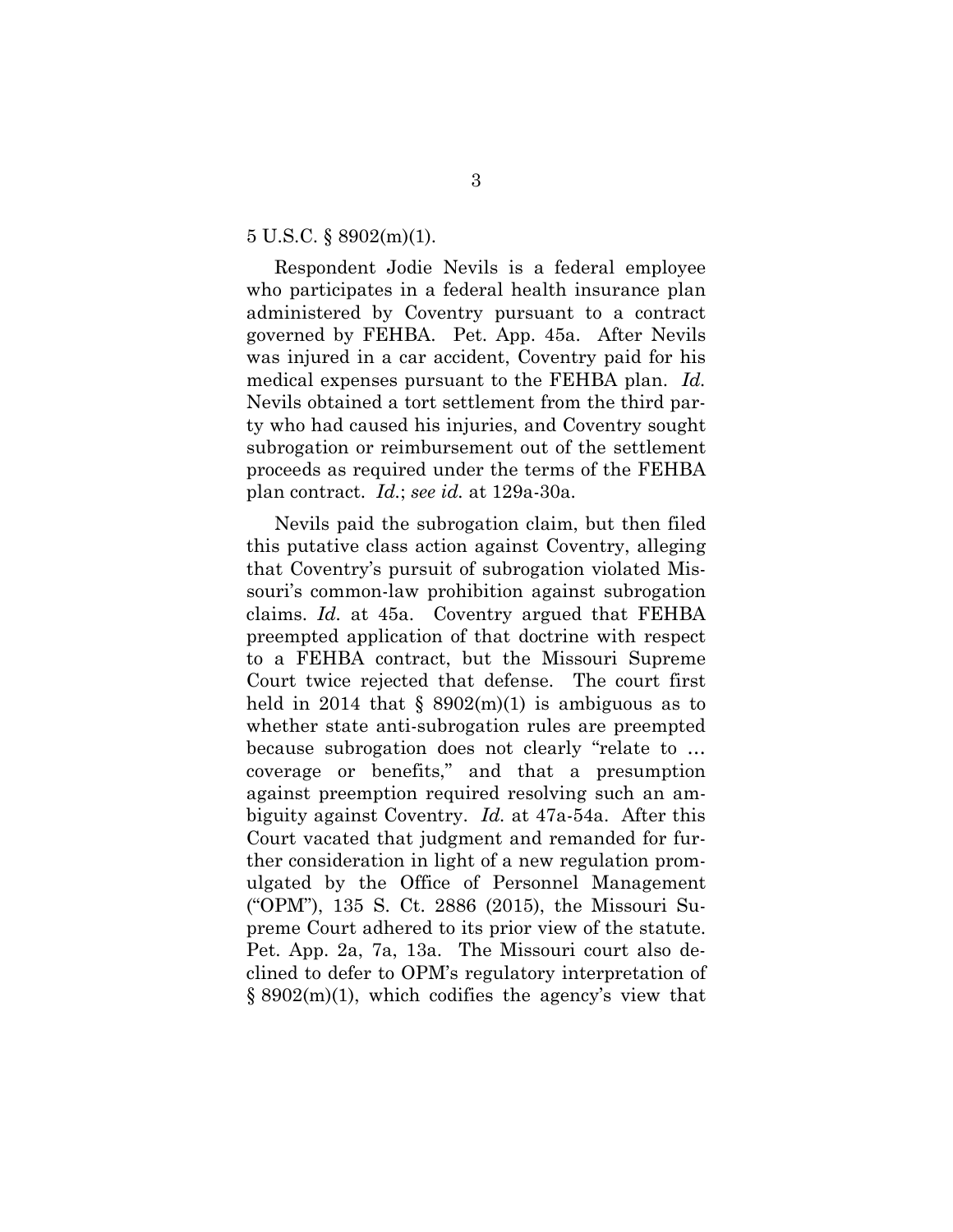the statute preempts state anti-subrogation laws. Id. at 4a-13a.<sup>2</sup>

The Missouri Supreme Court's holding is in error, as Petitioner correctly argues. The decision below relies on the premise that, when Congress enacts a provision expressly preempting state law, the statute should be presumed to preempt as little state law as linguistically possible. That presumption, however, should be rejected as a canon of construction. The text and history of the Supremacy Clause refute any notion that the Framers intended the courts to operate under any presumption against preemption: Federal law is to control "notwithstanding" anything to the contrary in state law, and Congress's enactments should not be given less (or more) preemptive effect than their words would permit under ordinary principles of statutory interpretation. Employing a narrowing interpretive presumption in preemption cases makes it more difficult for Congress to achieve its specific legislative ends, and encourages the development of conflicting state regulatory regimes that burden businesses and other multistate actors. And the presumption cannot be justified on federalism grounds, for the express text and clear purpose of the Supremacy Clause allow Con-

 $\overline{a}$ 

<sup>2</sup> In an opinion concurring in the result, six of the Missouri Supreme Court's seven judges expressed the view that  $\S 8902(m)(1)$  is invalid because it purportedly "give[s] preemptive effect to the provisions of a contract between the federal government and a private party," thereby exceeding the proper reach of the Supremacy Clause in their view. Pet. App. 13a-14a; see id. at 55a-72a.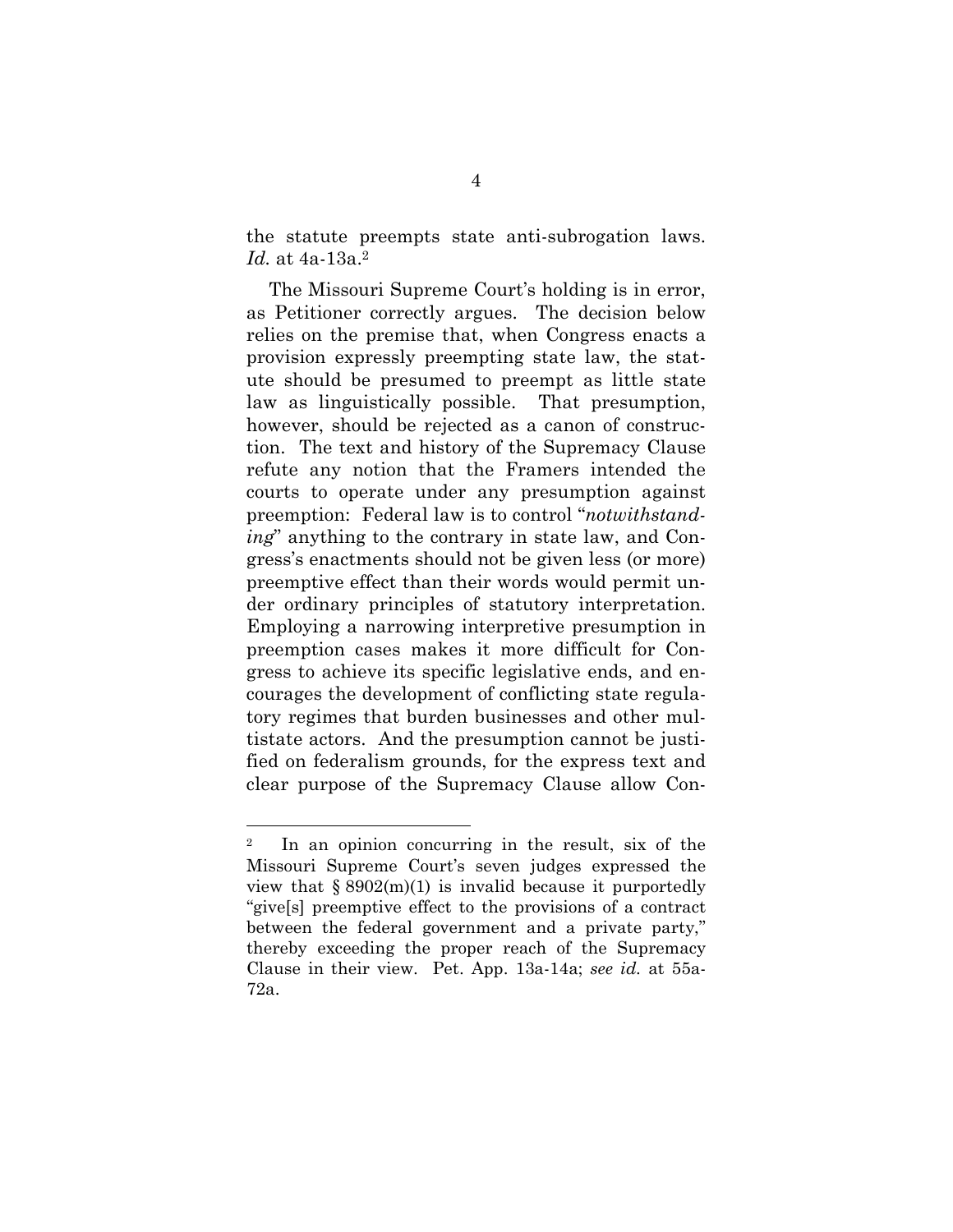gress to execute its constitutional authority without special concern about federalism. Where Congress has stated an intention to so exercise its authority, it should be taken at its word.

 Without a presumption against preemption, the decision below cannot stand. Even if there may be multiple plausible readings, the single *best* interpretation of  $\S$  8902(m)(1) is that it expressly preempts state laws barring subrogation actions in cases arising out of FEHBA contracts. The Missouri Supreme Court did not contend otherwise, but ruled that it was required to presume that Congress had expressed no such intent. Stripping out the presumption eliminates the foundation for the Missouri court's interpretation of the statute.

#### ARGUMENT

### I. WHERE CONGRESS EXPRESSLY STATES ITS INTENTION TO PREEMPT STATE LAW, NO PRESUMPTION AGAINST PREEMPTION APPLIES

A. The Court's occasional articulation of a presumption against preemption, e.g., Cipollone v. Liggett Grp., Inc., 505 U.S. 504, 518 (1992), has not been uncontroversial, see, e.g., id. at 544 (Scalia, J., concurring in judgment in part and dissenting in part). And over the past two decades this Court's reliance on any such presumption "has waned in the express pre-emption context." Altria Grp., Inc. v. Good, 555 U.S. 70, 99 (2008) (Thomas, J., dissenting). That trend should continue, as there is neither need nor basis for a presumption against preemption when interpreting statutes that expressly reflect a Congressional judgment to preempt state law.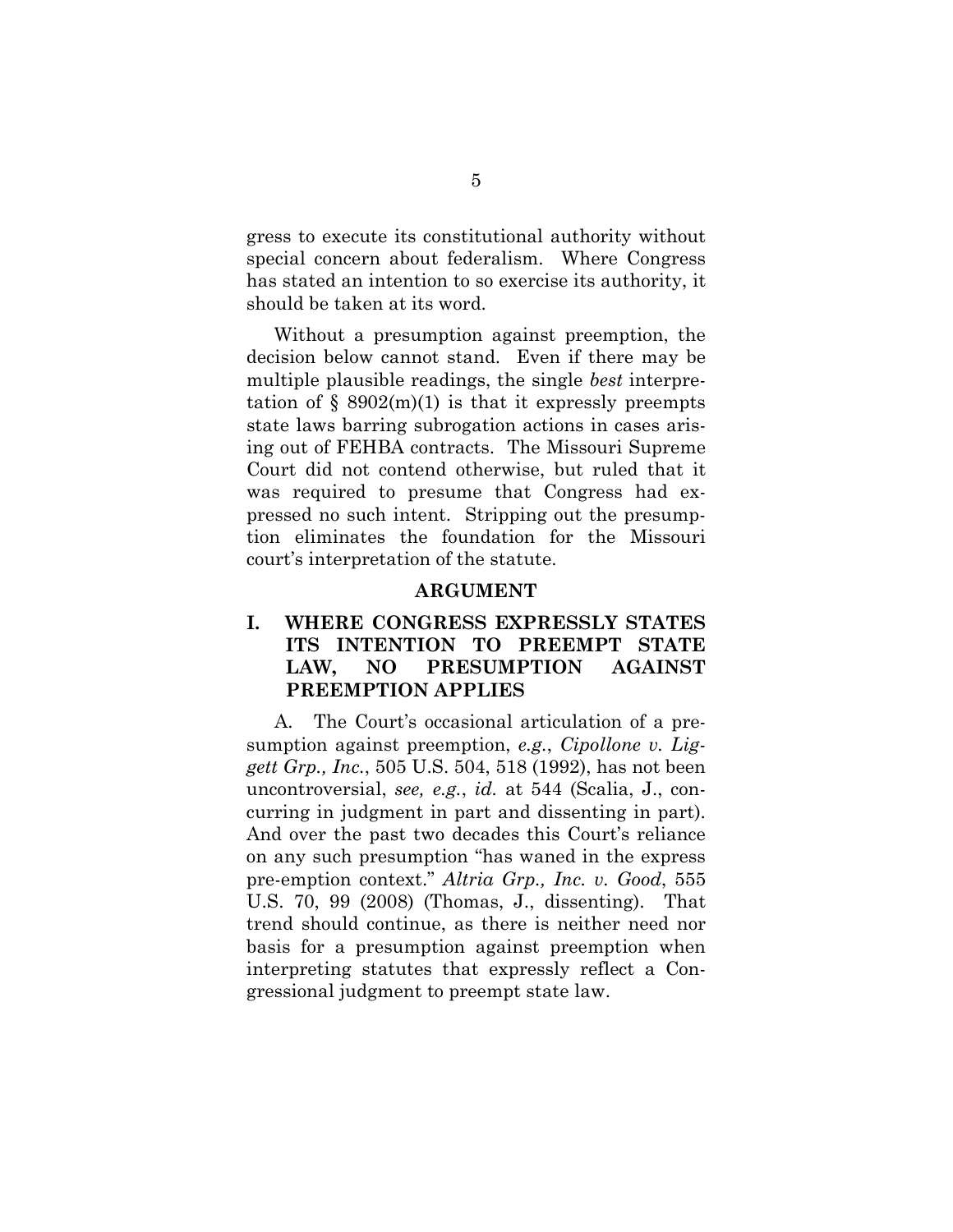For instance, in Riegel v. Medtronic, Inc., 552 U.S. 312 (2008), the Court omitted to mention the presumption in holding that the Medical Device Amendments to the Federal Food, Drug, and Cosmetic Act preempted the plaintiff's state-law claims—notwithstanding Justice Ginsburg's reliance on it in dissent, id. at 334 (Ginsburg, J., dissenting). Similarly in *Bruesewitz v. Wyeth LLC*, 562 U.S. 223 (2011), neither the majority opinion nor Justice Breyer's separate concurrence referenced the presumption in concluding that the Vaccine Act's express preemption provision barred state-law designdefect claims against vaccine manufacturers—again notwithstanding the dissent's invocation of the presumption to support a contrary conclusion, *id.* at 267 n.15 (Sotomayor, J., dissenting). Instead, the majority invoked only "the traditional tools of statutory interpretation" in order to give a contested term "its most plausible meaning" (not necessarily its only plausible meaning). Id. at 243.<sup>3</sup>

l

<sup>3</sup> Numerous other recent decisions are in accord with this trend. See, e.g., Dan's City Used Cars, Inc. v. Pelkey, 133 S. Ct. 1769, 1778 (2013) (unanimously interpreting text of Federal Aviation Administration Authorization Act as not preempting state-law causes of action without mentioning presumption); *Chamber of Commerce v.* Whiting, 563 U.S. 582 (2011) (omitting to mention presumption in interpreting Immigration Reform and Control Act's express preemption provision); Cuomo v. Clearing House Ass'n, L.L.C., 557 U.S. 519, 534 (2009) (explicitly declining to "invoke[] the presumption against pre-emption" in interpreting express preemption clause); see also Altria Group, 555 U.S. at 99 (Thomas, J., dissenting) (collecting cases).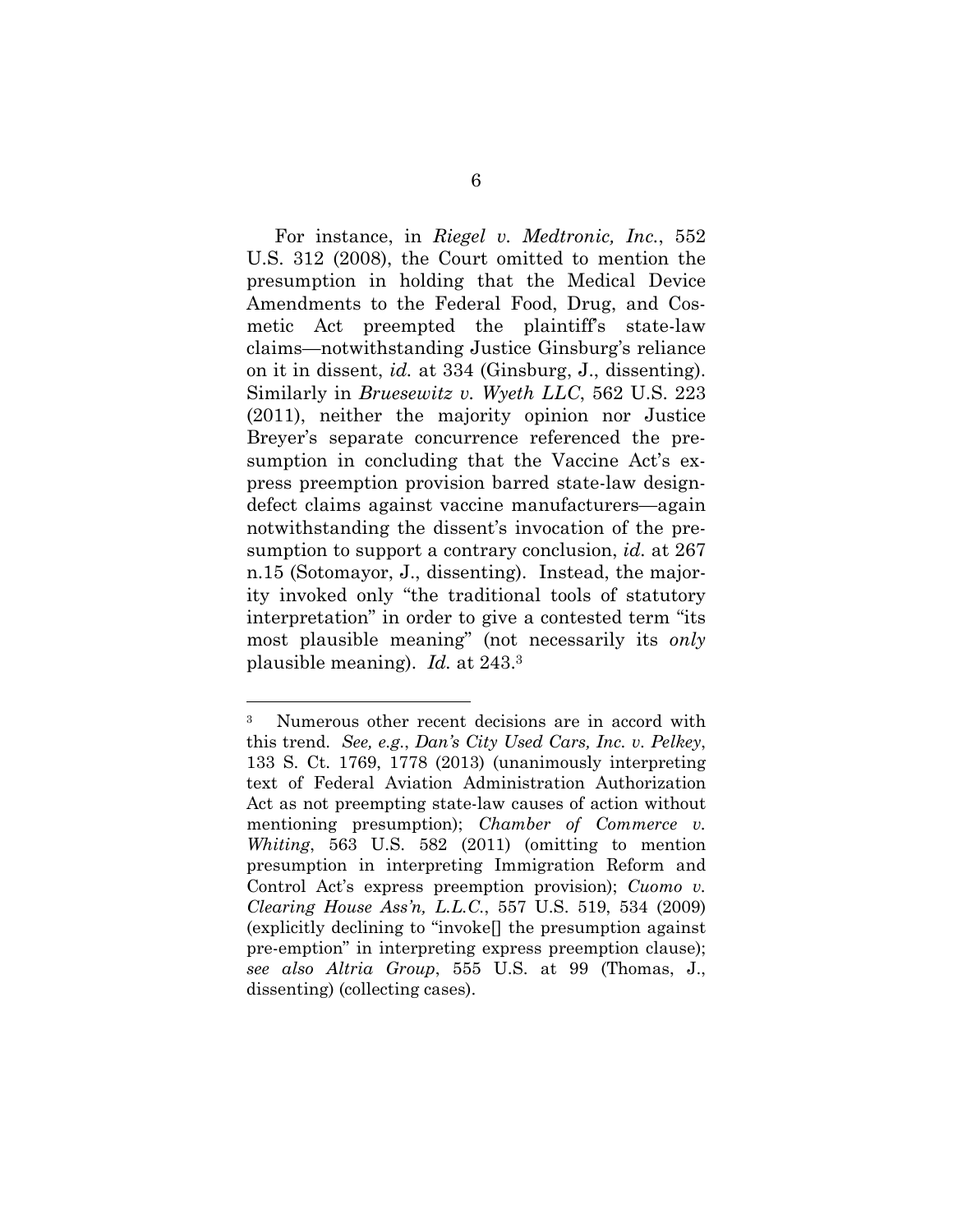A plurality of the Court would have gone further in PLIVA, Inc. v. Mensing, 564 U.S. 604 (2011), explaining that, under the Supremacy Clause, "a court need look no further than the ordinary meanin[g] of federal law, and should not distort federal law to accommodate conflicting state law," id. at 623 (plurality opinion) (citation and internal quotation marks omitted). The plurality expressly criticized the presumption, stating that "courts should not strain to find ways to reconcile federal law with seemingly conflicting state law." Id. at 622.

The Court took further steps in this direction late last Term. In Gobeille v. Liberty Mutual Insurance Co., 136 S. Ct. 936 (2016), the Court explained that its jurisprudence on the scope of ERISA preemption rests on normal tools of statutory construction, without reference to any presumption that preemptive language should be read narrowly. Id. at 943. Instead, while noting that "'[p]re-emption claims turn on Congress's intent,'" the Court refused to apply any "presumption against pre-emption" in determining what that purpose was. Id. at 946 (quoting N.Y. State Conference of Blue Cross & Blue Shield Plans v. Travelers Ins. Co., 514 U.S. 645, 655 (1995)). And the Court went still further in discounting the presumption in Puerto Rico v. Franklin California Tax-Free Trust, 136 S. Ct. 1938 (2016). There, the Court articulated the principle that, where a federal "statute 'contains an express pre-emption clause,' we do not invoke any presumption against pre-emption but instead 'focus on the plain wording of the clause, which necessarily contains the best evidence of Congress' pre-emptive intent.'" Id. at 1946 (quoting Whiting, 563 U.S. at 594).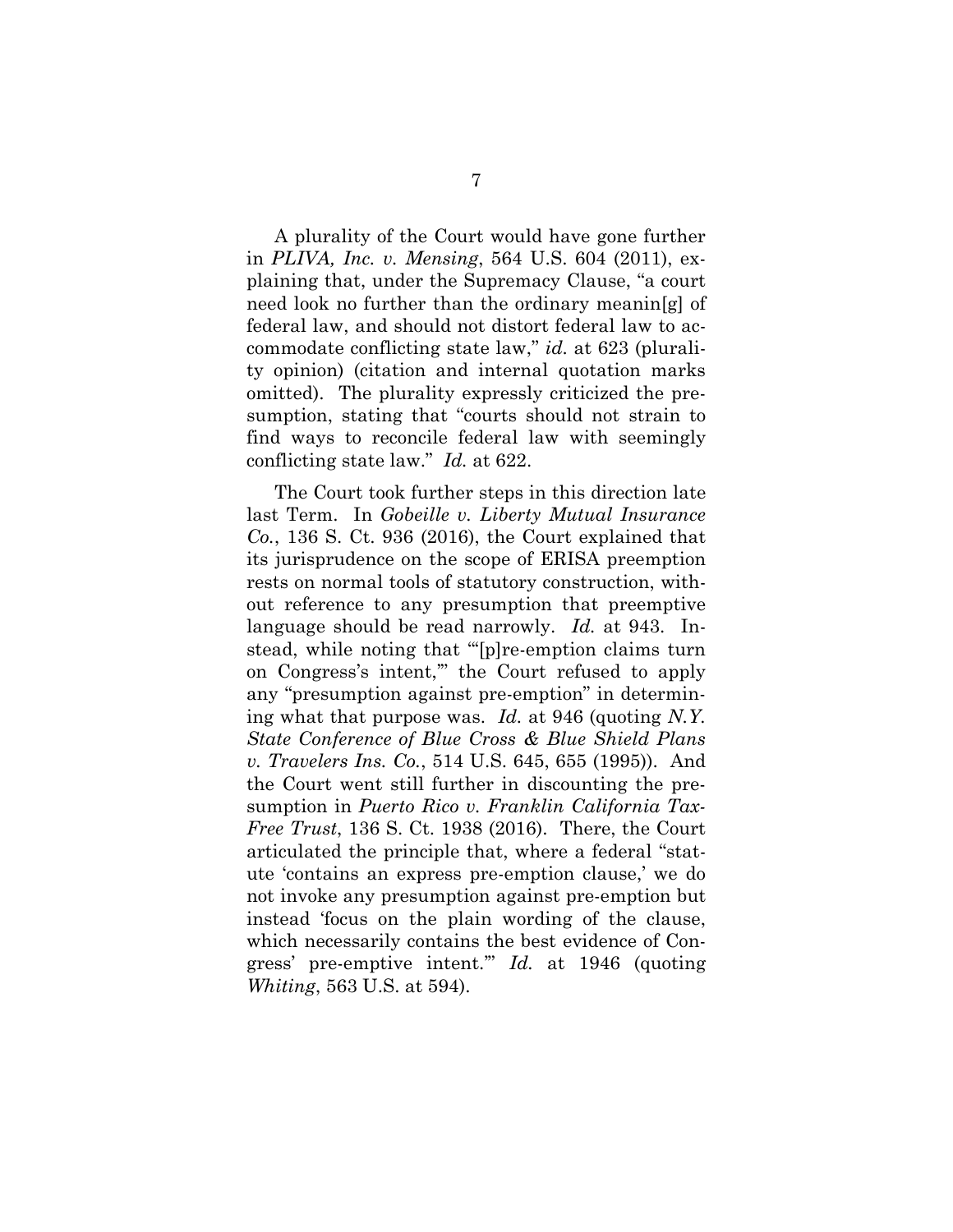The Court's treatments in Gobeille and Puerto Rico, however, have failed to eliminate the presumption's place in debates over statutory construction: The Vermont statute in *Gobeille* had invaded a "fundamental area of ERISA regulation," 136 S. Ct. at 946, and Puerto Rico concerned a federal statute whose "language is plain," 136 S. Ct. at 1946 (citation and internal quotation mark omitted) suggesting that the Court might have reached the same result even if it had started with a contrary presumption. Litigants thus might yet argue, and lower courts might yet conclude, that *Gobeille* is unique to ERISA and that the principle finally announced in *Puerto Rico* is merely *dicta*. This case presents a good opportunity to erase any lingering uncertainty, for it involves a statute that may be susceptible of multiple "plausible constructions," Empire Healthchoice Assurance, Inc. v. McVeigh, 547 U.S. 677, 698 (2006), as well as a lower-court decision that expressly rests on the presumption against preemption (Pet. App. 7a, 47a-54a). The Court should take this opportunity to provide guidance and certainty to future courts and litigants, by decisively eliminating the presumption against preemption in express preemption cases.

B. The Court's approach in Puerto Rico is the correct one. Most significantly, it best comports with the text and history of the Supremacy Clause's provision that, "any Thing in the Constitution or Laws of any State to the Contrary notwithstanding," "the Laws of the United States … shall be the supreme Law of the Land." U.S. Const. art. VI, cl. 2. As a plurality of this Court explained in PLIVA, the "any Thing" clause "is a *non obstante* provision," employed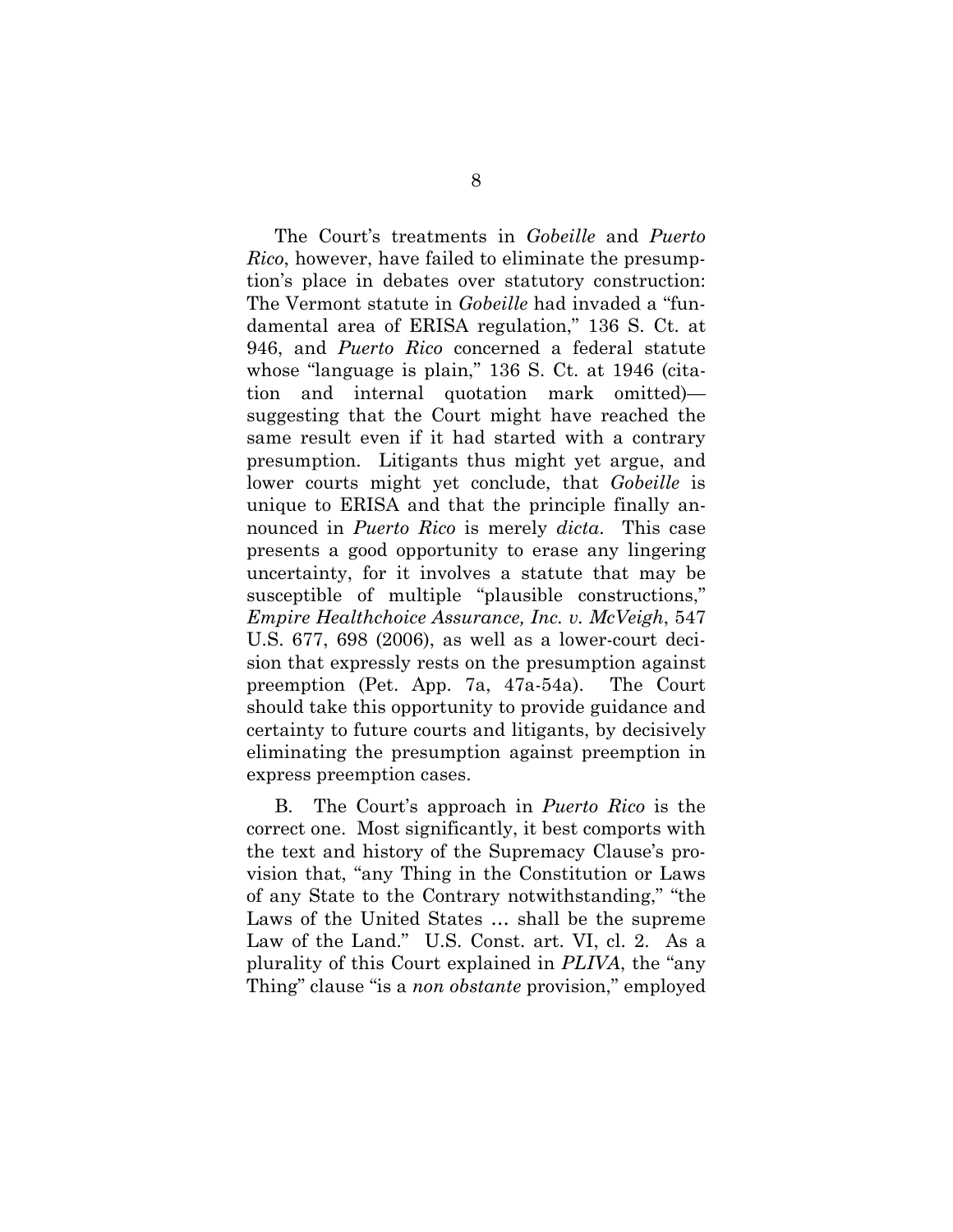"to specify the degree to which a new statute was meant to repeal older, potentially conflicting statutes in the same field." 564 U.S. at 621-22 (plurality op.) (citing Caleb Nelson, Preemption, 86 Va. L. Rev. 225, 234, 238-42, 252-53 (2000)).

In the case of the Supremacy Clause, the non obstante language extends to "any Thing" in state law, demonstrating that the Framers intended the Supremacy Clause to have the effect of entirely overcoming the traditional presumption against implied repeals (the historical antecedent to a presumption against preemption). The authors of the Constitution "did not want courts distorting the new law to accommodate the old." Id. at 622 (citing Nelson, supra, at 240-42). To the contrary, the Clause's historical purpose was "to remedy one of the chief defects in the Articles of Confederation by instructing courts to resolve state-federal conflicts in favor of federal law." David Sloss, Constitutional Remedies for Statutory Violations, 89 Iowa L. Rev. 355, 402 (2004). A principle that courts should favor an unnatural statutory construction just to avoid invalidating state laws runs contrary to this purpose. And it is thus unsurprising that there is no historical "support … for the conclusion that the [F]ramers intended any … presumption to be read into [the Supremacy Clause]." Marin R. Scordato, Federal Preemption of State Tort Claims, 35 U.C. Davis L. Rev. 1, 30 (2001). Instead, the Framers would have regarded the Clause as rejecting any "general presumption that federal law does not contradict state law." Nelson, supra, at 293; see also, e.g., Jack Goldsmith, Statutory Foreign Affairs Preemption, 2000 Sup. Ct. Rev. 175, 184 (Clause was "designed precisely to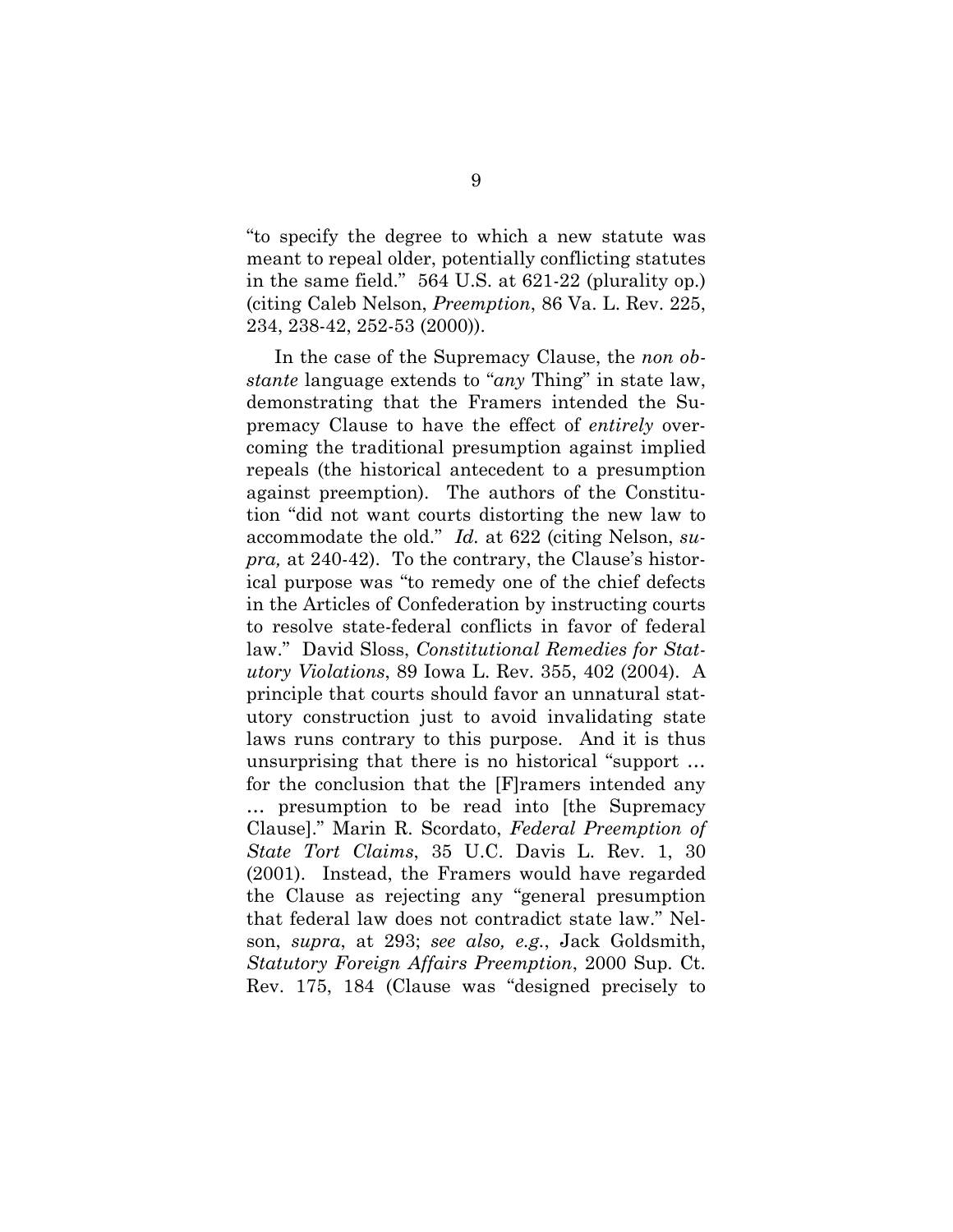eliminate any residual presumption" against implied repeals of state law in the face of federal law).

The Supremacy Clause is thus best read to instruct courts facing preemption questions to employ ordinary tools of construction: In most cases they should "look no further than 'the ordinary meanin[g]' of federal law" and "should not distort federal law to accommodate conflicting state law." PLIVA, 564 U.S. at 623 (plurality op.) (quoting Wyeth v. Levine, 555 U.S. 555, 588 (2009) (Thomas, J., concurring in judgment)).

C. The plain-meaning approach of Puerto Rico and the PLIVA plurality, moreover, appropriately respects the separation of powers. As this Court has frequently stated, "the ultimate touchstone in every pre-emption case" is Congressional intent. Wyeth, 555 U.S. at 565 (quoting Medtronic, Inc. v. Lohr, 518 U.S. 470, 485 (1996)). And as with every statute, the language selected by Congress "necessarily contains the best evidence" of Congressional intent. Whiting, 563 U.S. at 594; accord, e.g., West Virginia Univ. Hospitals, Inc. v. Casey, 499 U.S. 83, 98 (1991). By focusing on the words enacted by Congress, guided where necessary by normal statutory-construction tools, courts avoid imposing artificial barriers to the accomplishment of Congress's aims. In contrast, the judicially-created presumption against preemption artificially restrains Congress's power, "risk[ing] … illegitimate expansion of the judicial function" through unintended narrowing of statutory language. See Viet D. Dinh, Reassessing the Law of Preemption, 88 Geo. L.J. 2085, 2092 (2000).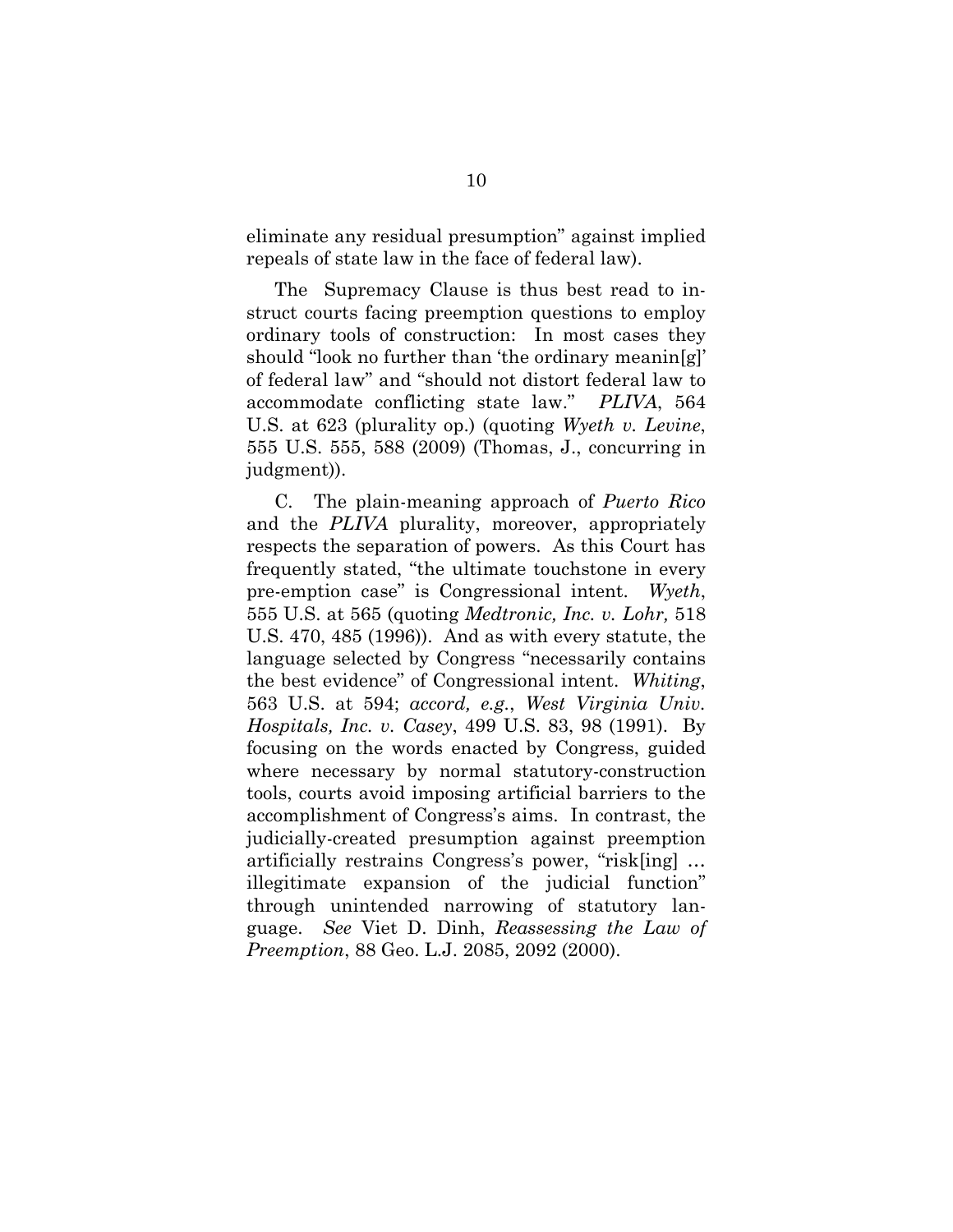A presumption against preemption also risks upsetting the federal-state balance established by the Constitution. Where Congress foresees conflict with state law, it faces a Hobson's choice between two undesirable options if constrained by such a presumption. It might try to enumerate every kind of law that it wishes to preempt. But this creates an absurd situation in which a "statute that says *anything* about pre-emption must say *everything*; and it must do so with great exactitude, as any ambiguity concerning its scope will be read in favor of preserving state power." Cipollone, 505 U.S. at 548 (Scalia, J., concurring in judgment in part and dissenting in part). Such a patchwork of specific preemption clauses, moreover, would "disrupt the constitutional division of power between federal and state governments" by unduly enabling states to find and exploit loopholes in federal statutory schemes. See Dinh, supra, at 2092.

Alternatively, Congress could enact sweeping preemptive language creating exclusive federal authority over an entire field in which the States have no authority to regulate whatsoever. But that too may distort Congressional intent wherever its goal is merely to regulate in discrete areas, leaving other subjects to the States. A presumption against preemption makes it more difficult to draw such fine lines, limiting Congress's ability to achieve its aims while respecting traditional areas of state regulation.

The way to avoid this Hobson's choice is to disavow an extra-constitutional presumption against preemption, and instead to employ, in preemption cases as in others, the ordinary tools of statutory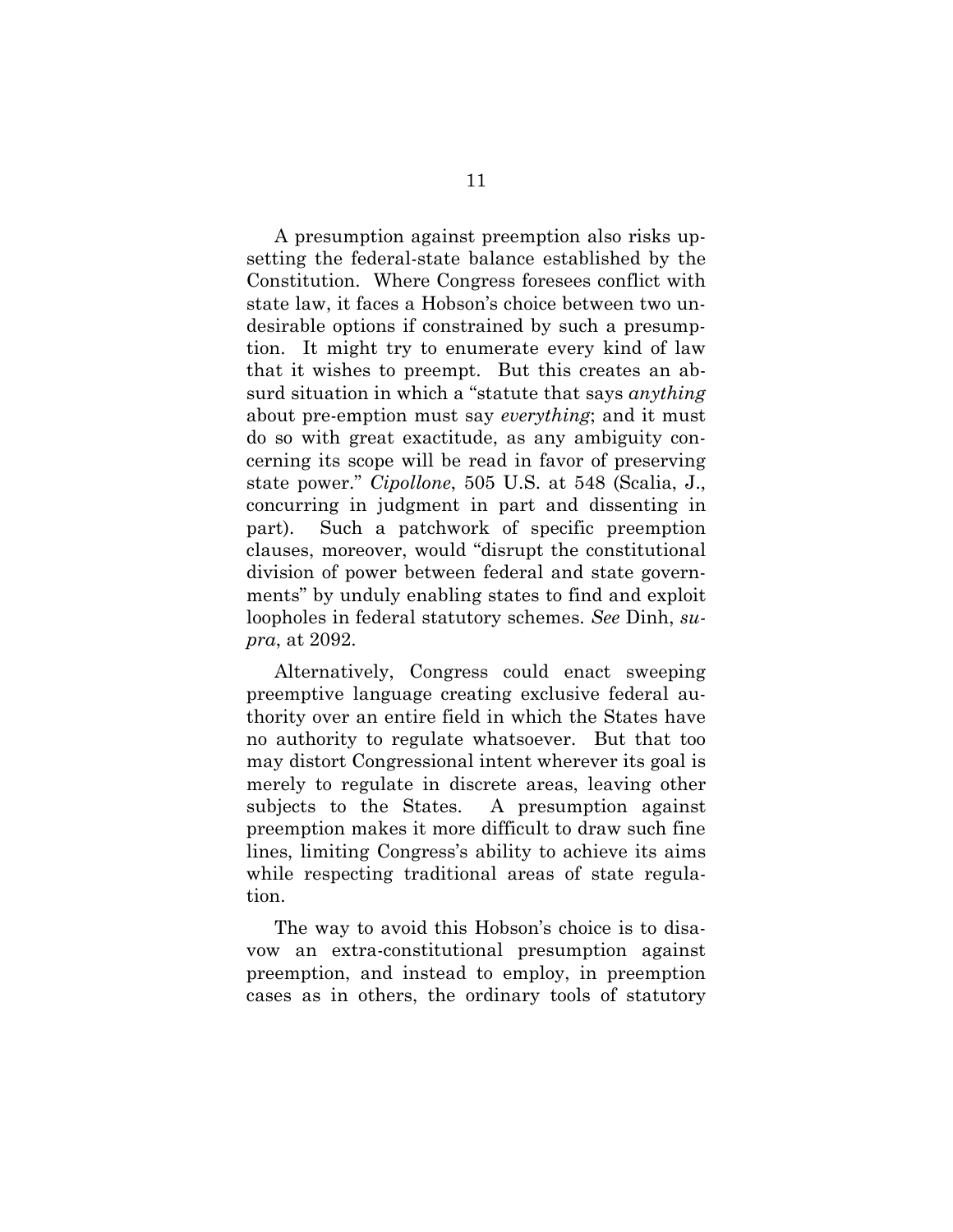construction—text, context, structure, history, purpose—to discern Congress's preemptive intent.

D. The typical rationale advanced for the presumption against preemption is putative respect for "principles of federalism and respect for state sovereignty." Cipollone, 505 U.S. at 533 (Blackmun, J., concurring in part and dissenting in part). But those justifications fail for reasons set forth above.

Concerns about protecting the federal system enacted by the Constitution are fully answered by the Supremacy Clause itself. A central part of the Framers' scheme was to permit Congress, acting within the scope of its powers, to override state law where necessary to the national interest. See, e.g., Sloss, supra, at 401-02. It thus does not matter how "compelling" a State's interest is in regulating in an area preempted by Congress: "under the Supremacy Clause, from which our pre-emption doctrine is derived, any state law"—even one "clearly within a State's acknowledged power, which interferes with or is contrary to federal law"—"must yield." Gade v. Nat'l Solid Wastes Mgmt. Ass'n, 505 U.S. 88, 108 (1992) (internal quotation marks omitted). Where Congress has the power to regulate, the forum for addressing federalism questions such as the "wisdom of national regulation" and the "balance between regulatory uniformity and policy innovations" is the Capitol, not the courthouse. See Dinh, supra, at 2092. Maintaining a presumption against Congress's exercise of its constitutional authority alters rather than protects the federal scheme.

The Supremacy Clause also answers objections rooted in state sovereignty, for it expressly proclaims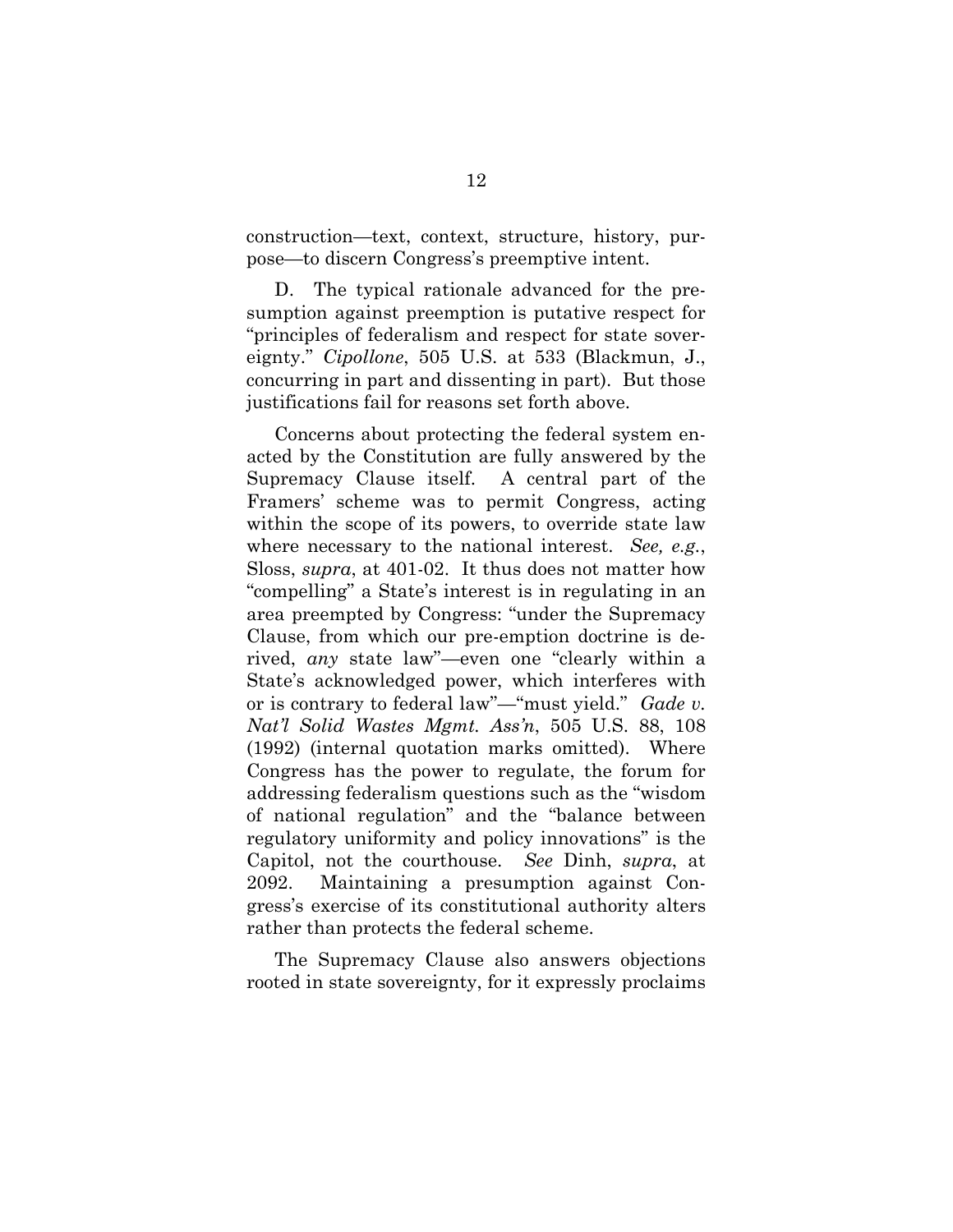that the States' regulatory authority is subordinate to federal power. And, as discussed, a presumption against preemption upsets the federal-state balance, both restricting the ways in which Congress can seek to address nationwide problems and encouraging it to adopt overbroad schemes in order to prevent state intrusion.

Neither federalism nor state sovereignty is harmed by a rule under which Congress's words are given their ordinary meaning in the preemption context, as in any other. And where Congress has expressly determined that the best course is to override state regulatory authority, application of a presumption against preemption will undesirably encourage the development of a patchwork of state regulations to fill "holes" purportedly (but perhaps unintentionally) left by Congress in its statutory scheme. To avoid that outcome, this Court should explicitly reaffirm that the rule in *Puerto Rico* applies in all express-preemption cases.

## II. FEHBA PREEMPTS STATE ANTI-SUBROGATION LAWS

In the absence of a presumption against preemption, the construction of  $\S 8902(m)(1)$  adopted by the Missouri Supreme Court cannot stand. The best reading of the statute is that Congress expressly intended to preempt state anti-subrogation laws. It provides, in relevant part, that federal law preempts state-law regulation of FEHBA plan provisions "which relate to the nature, provision, or extent of coverage or benefits (including payments with respect to benefits)."  $5 \text{ U.S.C.}$  §  $8902 \text{(m)}(1)$ . The question for preemption purposes is whether contractual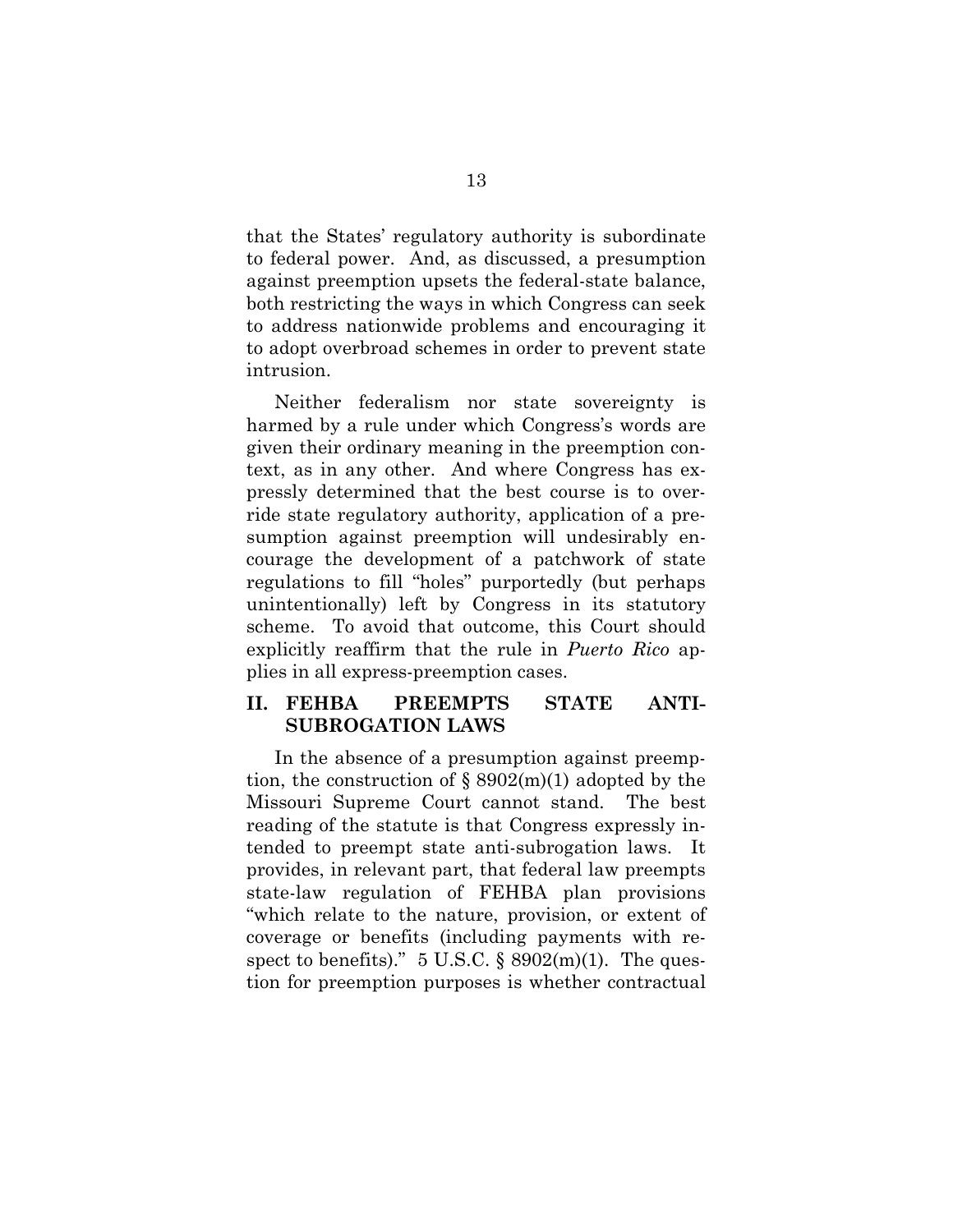subrogation and reimbursement provisions fall within the scope of that clause. They do.

First, FEHBA contract terms concerning subrogation and reimbursement "relate to" the "extent" and "provision" of employees' "coverage" and "benefits," id., because such terms impose conditions and restrictions on the extent of coverage and benefits provided under the plan. Specifically, as the Tenth Circuit has explained, "a carrier's contractual right to reimbursement and subrogation arises from its payment of benefits; and an enrollee's ultimate entitlement to benefit payments is conditioned upon providing reimbursement from any later recovery or permitting the Plan to recover on the enrollee's behalf." Helfrich v. Blue Cross & Blue Shield Ass'n, 804 F.3d 1090, 1106 (10th Cir. 2015) (emphases added). In other words, reimbursement and subrogation provisions "relate to" the provision and extent of benefits because they are "limitations on the payment of benefits." Bell v. Blue Cross & Blue Shield of Oklahoma, 823 F.3d 1198, 1203 (8th Cir. 2016). Reimbursement and subrogation are integral components of the coverage and benefit schemes of contracts of which they are a part, and thus necessarily "relate to" those schemes under the ordinary meaning of the words.

Second, even setting aside the question whether subrogation and reimbursement "relate to" "coverage" and "benefits" themselves, they clearly "relate to" "payments with respect to benefits." 5 U.S.C. § 8902(m)(1). A subrogation or reimbursement clause in fact directly provides for "payments with respect to benefits": Where the recipient of benefits brings a claim against a third party, the contract al-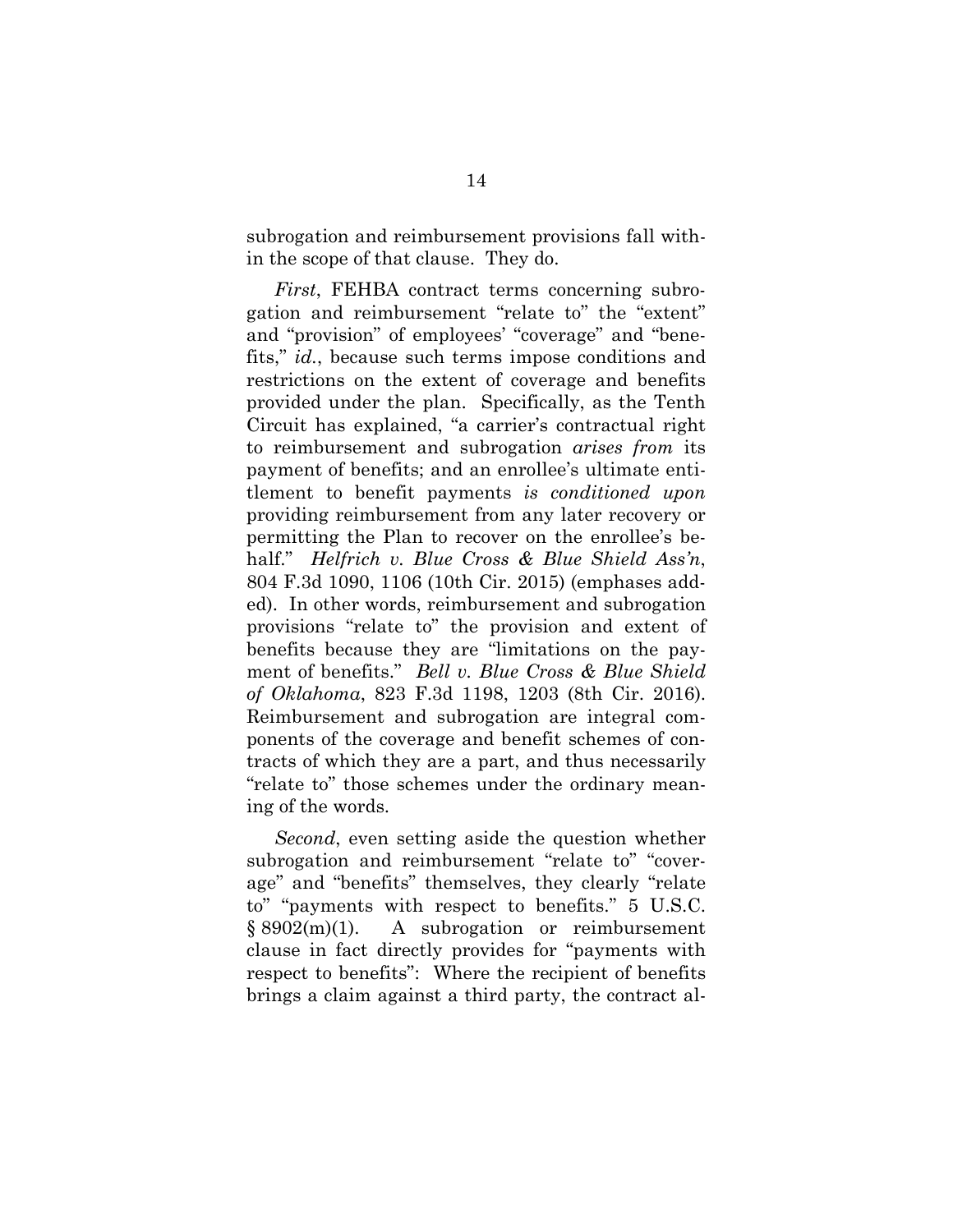lows the insurer to seek repayment of benefits already paid—creating a new payment obligation that is directly tied to the initial benefit payment. See Bell, 823 F.3d at 1204 (subrogation or repayment clause "relates to 'payments with respect to benefits' because, after an insured recovers from a third party, the contract results in repayment of funds that were previously received as benefits").

The Missouri Supreme Court's decision provides no basis to conclude that this ordinary-meaning reading of the statute is incorrect. Rather, the decision below rests on the presumption against preemption, reasoning that the presumption demanded a narrow reading of the statutory phrase "relate to," so as to "requir[e] a direct and immediate relationship to the insurance coverage and benefits at issue." Pet. App. 51a-52a. And respondent, in his brief in opposition (at 22-25), similarly failed to engage with the statutory text—relying exclusively on the presumption against preemption and the purported need to narrowly interpret  $\S$  8902(m)(1). The presumption against preemption is thus an integral step in any argument in favor of the decision below. A holding that no such presumption applies in an express-preemption case leaves the decision below without foundation and requires its reversal.

#### **CONCLUSION**

The Court should hold that no presumption against preemption applies where Congress has enacted an express preemption provision, and should reverse the decision below.